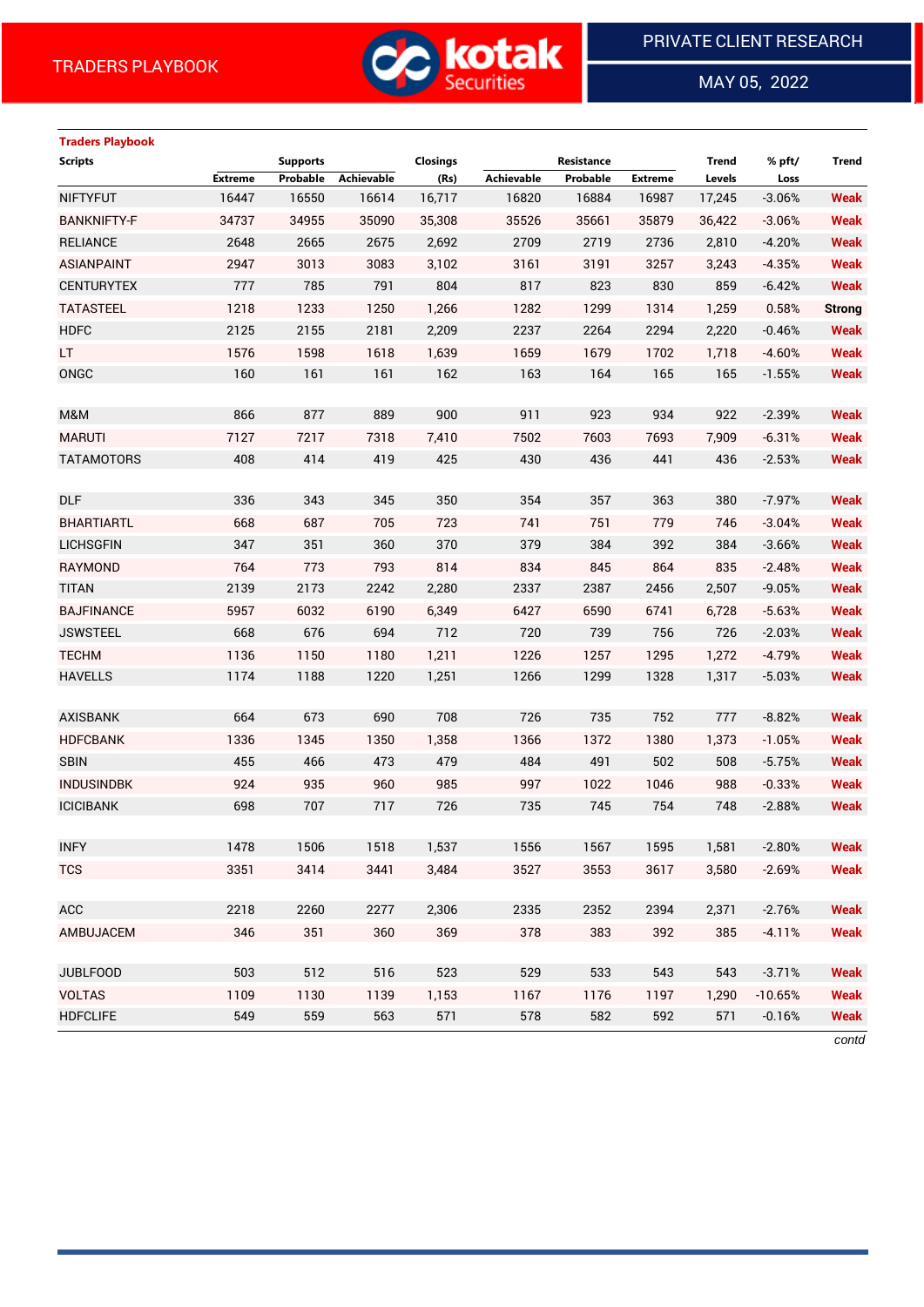## **Closing Pricess**

Closing price is that price at which a scrip closes on the previous day. Traders can start their intraday trade on this level. The stock or index should sustain above or below the closing price else you should exit the trade. Ideally, half a percent should be the stop loss above or below the closing price to enter the trade.

#### **Trend**

Trend is the level at which the tendency of Indices and Stocks can be identified. For best results, you can use the 'Trend Remarks' to trade. A 'Weak' trend means that traders can trade with a negative bias. If the trend is 'Strong', you can trade long with a positive bias. Base price should be the closing price.

#### **Achievable (Supp/Resis)**

It is the price which can be achieved if the Index/Stock trades above or below the closing price. During normal course of trading, first levels are important as one can take profits around first resistance and supports levels.

## **Probable (Supp/Resis)**

It's a second resistance/support and can be achieved if stocks/indices are in trending mode. Events can lead stocks and indices to reach these levels.

#### **Extreme levels**

Sometimes, the stocks fall or rise to their average lowest or highest levels FOR THE DAY and that may act as an excellent contra buying or selling opportunity with a stop loss given in the table. This means buying around extreme support and selling around extreme resistance strictly with a given stop loss. For e.g. If the extreme support for Nifty is given at 5605, and in case the market comes down to similar levels, then you can initiate long positions with the given 'stop loss for long' in the column, say at 5585. If it breaks 5585 then the trader must exit the position. This is valid on both the sides.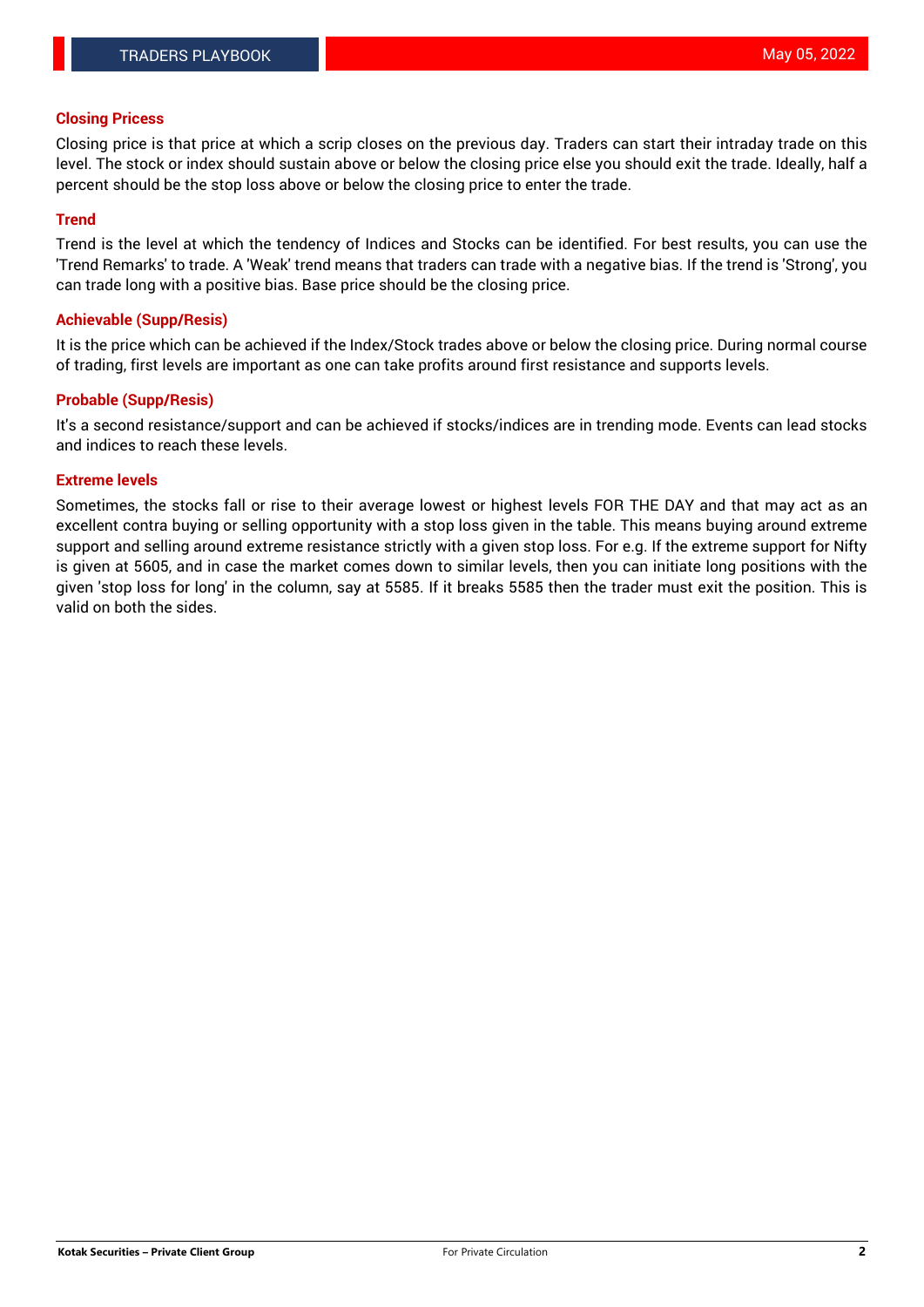## **RATING SCALE (PRIVATE CLIENT GROUP)**

| <b>BUY</b>             |     | $-$ A condition that indicates a good time to buy a stock. The exact circumstances of the signal will be determined by the indicator that an<br>analyst is using. |
|------------------------|-----|-------------------------------------------------------------------------------------------------------------------------------------------------------------------|
| <b>SELL</b>            |     | - A condition that indicates a good time to sell a stock. The exact circumstances of the signal will be determined by the indicator that an<br>analyst is using.  |
| <b>Stop Loss Order</b> | $-$ | An instruction to the broker to buy or sell stock when it trades beyond a specified price. They serve to either protect your profits or<br>limit your losses.     |

#### **FUNDAMENTAL RESEARCH TEAM (PRIVATE CLIENT GROUP)**

**Shrikant Chouhan Arun Agarwal Amit Agarwal, CFA Hemali Dhame** Head of Research Auto & Auto Ancillary Transportation, Paints, FMCG Banking & Finance shrikant.chouhan@kotak.com arun.agarwal@kotak.com agarwal.amit@kotak.com Hemali.Dhame@kotak.com +91 22 6218 5408 +91 22 6218 6443 +91 22 6218 6439 +91 22 6218 6433

**Jatin Damania Purvi Shah Rini Mehta K. Kathirvelu** Metals & Mining, Midcap **Pharmaceuticals** Research Associate Support Executive jatin.damania@kotak.com [purvi.shah@kotak.com](mailto:purvi.shah@kotak.com) rini.mehta@kotak.com [k.kathirvelu@kotak.com](mailto:k.kathirvelu@kotak.com)  $+91$  22 6218 6440  $+91$  22 6218 6432

**Sumit Pokharna Pankaj Kumar** sumit.pokharna@kotak.com pankajr.kumar@kotak.com +91 22 6218 6438 +91 22 6218 6434

Oil and Gas, Information Tech Construction, Capital Goods & Midcaps

**TECHNICAL RESEARCH TEAM (PRIVATE CLIENT GROUP)**

**Shrikant Chouhan Amol Athawale Sayed Haider** [shrikant.chouhan@kotak.com](mailto:shrikant.chouhan@kotak.com) [amol.athawale@kotak.com](mailto:amol.athawale@kotak.com) Research Associate +91 22 6218 5408 +91 20 6620 3350 [sayed.haider@kotak.com](mailto:sayed.haider@kotak.com)

+91 22 62185498

# **DERIVATIVES RESEARCH TEAM (PRIVATE CLIENT GROUP)**

 $+91$  22 6218 5497

**Sahaj Agrawal Prashanth Lalu Prasenjit Biswas, CMT, CFTe** [sahaj.agrawal@kotak.com](mailto:sahaj.agrawal@kotak.com) [prashanth.lalu@kotak.com](mailto:prashanth.lalu@kotak.com) [prasenjit.biswas@kotak.com](mailto:prasenjit.biswas@kotak.com)